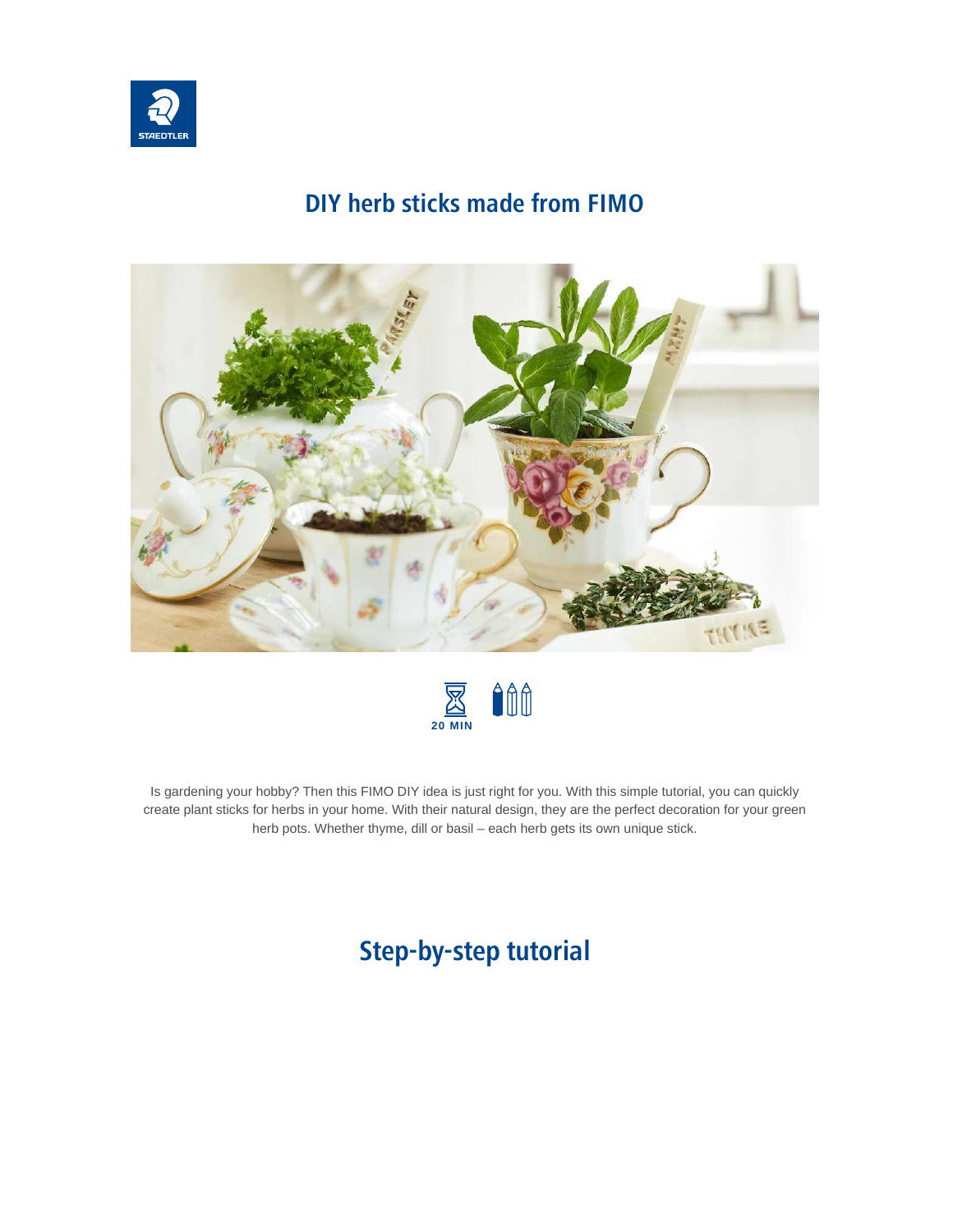



For a herb stick with colour gradient, take a block of FIMO soft in white and in sahara, roll it into a ball in your hand and shape it into a cone. Place the cones next to each other and roll them flat with the acrylic roller.



Now fold the sheet, white on white and sahara on sahara. Roll the FIMO soft flat again with the acrylic roller and fold it again as described. It is important that you always fold the FIMO sheet in the same direction. Repeat until you are satisfied with the colour gradient. Roll out the FIMO sheet with the colour gradient about 5 mm thick. The sheet should be sufficiently wide and long so that the template for the herb sticks will fit well on it later.



**Tip:** If you only want a smaller portion of one of the two colours, then take only half a block of the respective colour.







From this step onwards, work on baking paper. Now stamp the name of your herbs with the stamp set on the rolled out FIMO sheet.

**Tip:** Do not press the stamp set too deeply, as this can cause it to press through and create holes.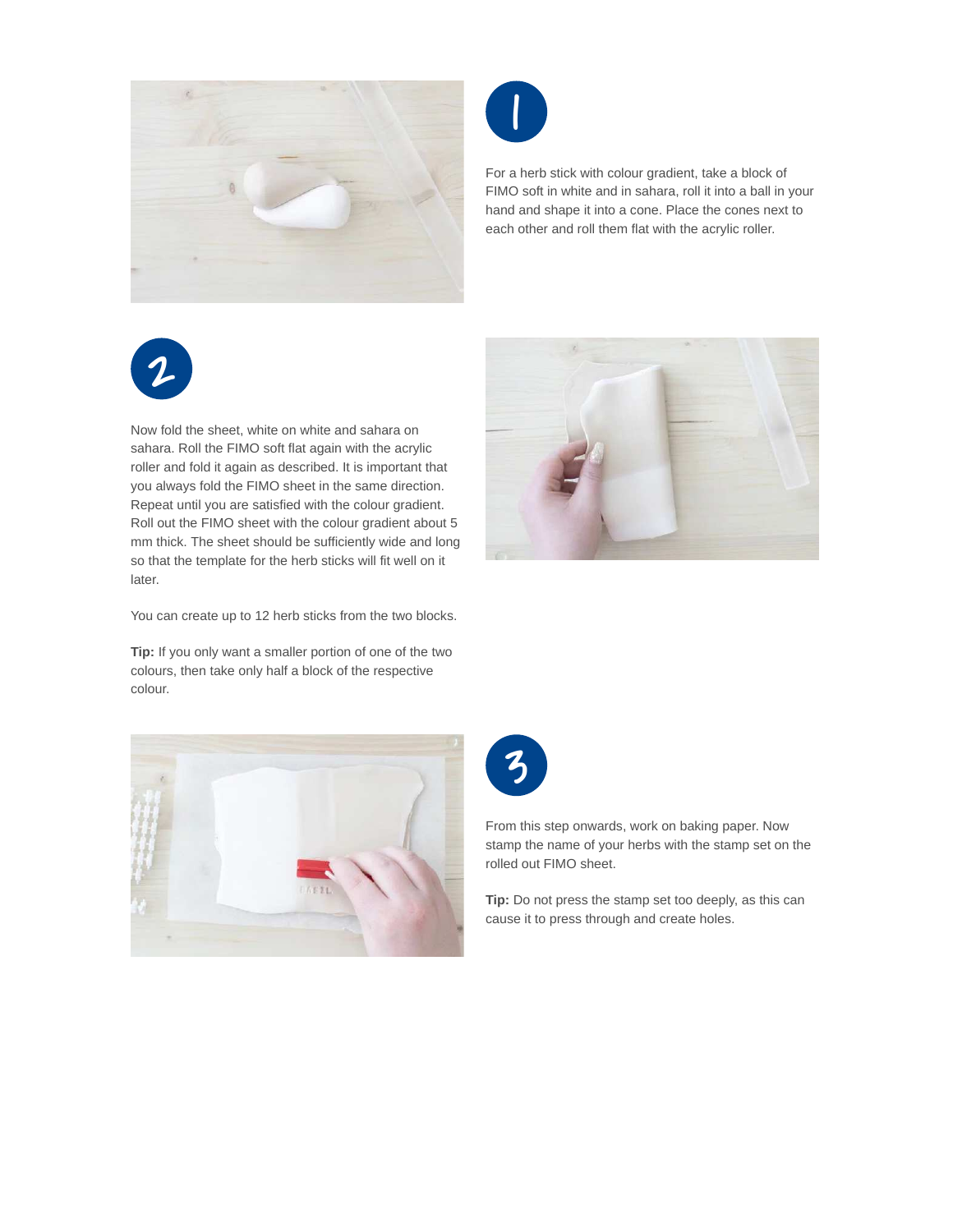

Take a piece of checked paper and draw an approx. 10 cm long and 1.5 cm wide strip. Draw a tip at one end. Now cut out your herb stick stencil and place it on the FIMO sheet so that the stamped lettering is centered on the stencil. Now cut out the herb sticks with the blade set. Afterwards, all you have to do is harden the herb sticks in the oven at 110°C/230°F and let them cool down.

**Use these unique herb sticks to decorate your herb pots in the kitchen or on the balcony.**



## Material overview